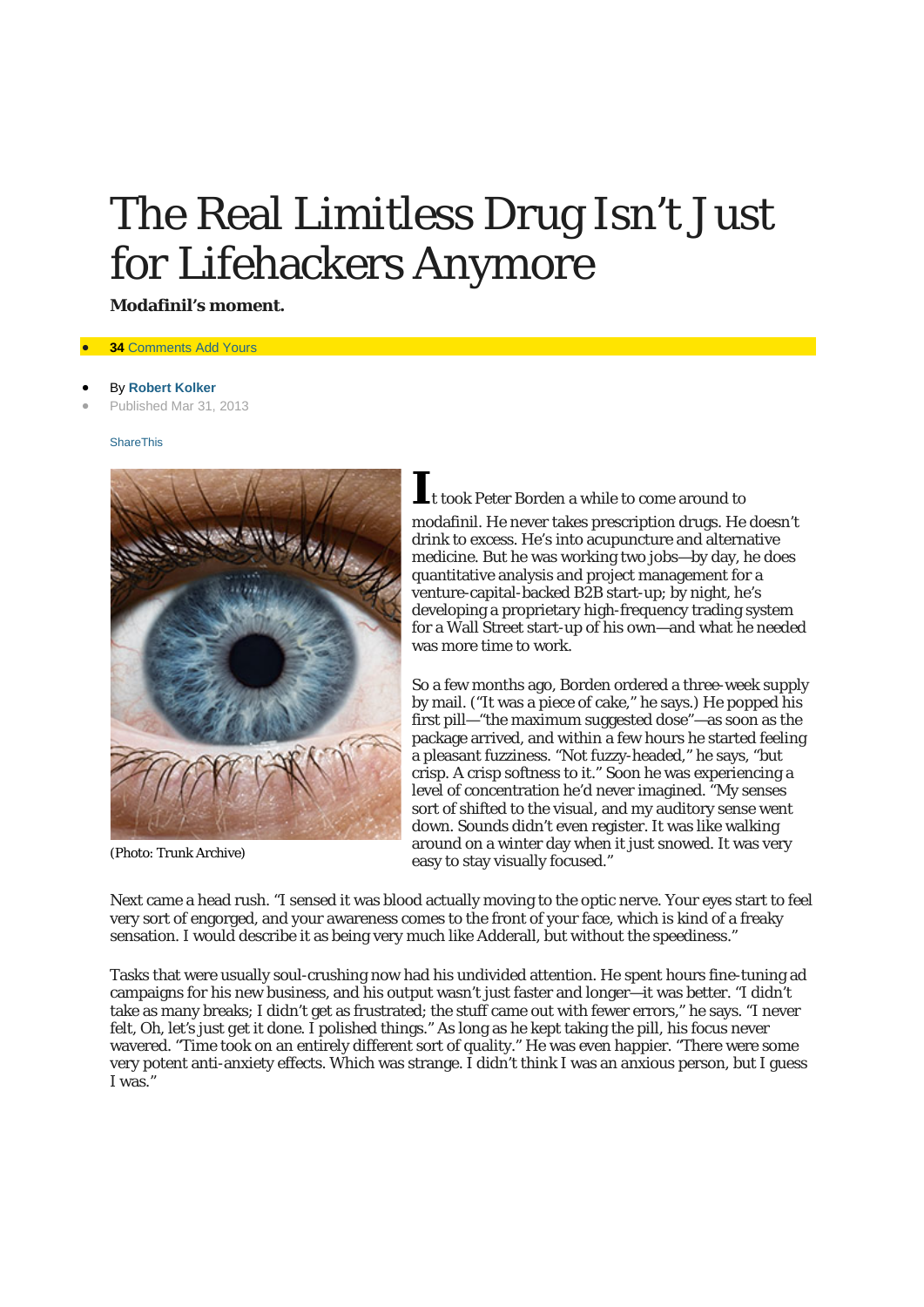Modafinil, which is marketed as Provigil in the United States, was first approved by the FDA in 1998 for the treatment of narcolepsy, but since then it's become better known as a nootropic, a "smart drug," especially among entrepreneurs. More recently, it has attracted traders like Borden who don't just need a pick-me-up to get through a deadline; they need to be *on,* without a break, for months, even years at a time.

## **Modafinil Is Like…**

*Reviews From Online Commenters*

"A Prius compared to a Ferrari … profound yet at the same time subtle and not overwhelming."

"A digital camera that took perfectly recognizable pictures, but now had a few more megapixels."

"A borderline anxiety attack."

And that's modafinil's reputation. It is rumored to be the model for the fictional pills in the movie *Limitless* that allowed Bradley Cooper's character to use 100 percent of his brain. Timothy Ferriss, author of the best-selling *The 4-Hour Work Week,* [recently dished](http://www.youtube.com/watch?v=Nfr0GUDyIkw) about its effects with modafinil fan Joe Rogan, the former host of *Fear Factor,*on Rogan's popular podcast. Probably its biggest booster is Dave Asprey, founder of the Bulletproof Executive [web forum,](http://www.bulletproofexec.com/) where he blogged about the drug's powers (headline: ["Why You Are Suffering From a Modafinil Deficiency"](http://www.bulletproofexec.com/why-you-are-suffering-from-a-modafinil-deficiency/)). Last summer, ABC News did a segment on Asprey in which he compared taking it to the scene in *The Wizard of Oz* where everything blossoms from black-and-white to color.

Last month, modafinil's penetration into the culture was confirmed by the American Medical Association's journal *Internal Medicine,* which published a University of California, San Francisco, study reporting that U.S. prescriptions increased almost tenfold over the past decade. Far and away, most of those were for off-label use.

In New York, Borden is hearing more chatter about it among traders and hedge-funders, though they don't tend to boast about it in the same way as the tech guys. "There's something, I think, about guys who write code for a living that makes them very interested in hacking things—finding shortcuts, stuff like that," he says. "Whereas with guys on Wall Street, it's more testosterone-fueled; it's more just power through it." In a conversation on WallStreetOasis.com titled "Viagra for the Brain," one commenter gushed, "This *is not like caffeine* or *5 Hour Energy.* This is the big leagues."

Unlike Ritalin or Adderall, modafinil isn't an amphetamine and doesn't flood the body with dopamine in the same way. For this reason, scientists originally believed it to be non-habit-forming, though some are beginning to doubt this claim. Users on message boards talk about how modafinil doesn't so much speed them up as clear their minds. "Most of the drugs that people do in our society are things like alcohol that make you stupider instead of smarter," mobile-software entrepreneur Jesse Lawler said in a [recent podcast](http://smartdrugsmarts.com/testing-smart-drug-modafinil/) about modafinil for his website [SmartDrugSmarts.com.](http://smartdrugsmarts.com/)

The entrepreneur Daniel Tenner used modafinil to launch his first company while still working for the consulting firm Accenture. "Every day," he wrote on swombat.com, a site for entrepreneurs, "I would sleep at 11 p.m. sharp. I would then wake up at 4 a.m., work until 7 a.m., then nap for an hour before going to work at my day job. I then also worked weekends."

Of course, its ascendancy is also cause for some alarm. No scientist has conducted a study of its longterm effects on healthy brains yet. At the very least, doctors have warned that modafinil can bring about sleep deprivation (or, in the words of the *Internal Medicine*paper, "hypersensitivity reactions and neuropsychiatric adverse effects"). The modafinil moment has even prompted a secondary conversation among sociologists and economists about the anxiety of staying ahead in today's competitive economy, and microeconomic predictions about a future in which everyone sleeps less: fewer mattress sales, more dollars spent at bars and nightclubs, more sex, and more children.